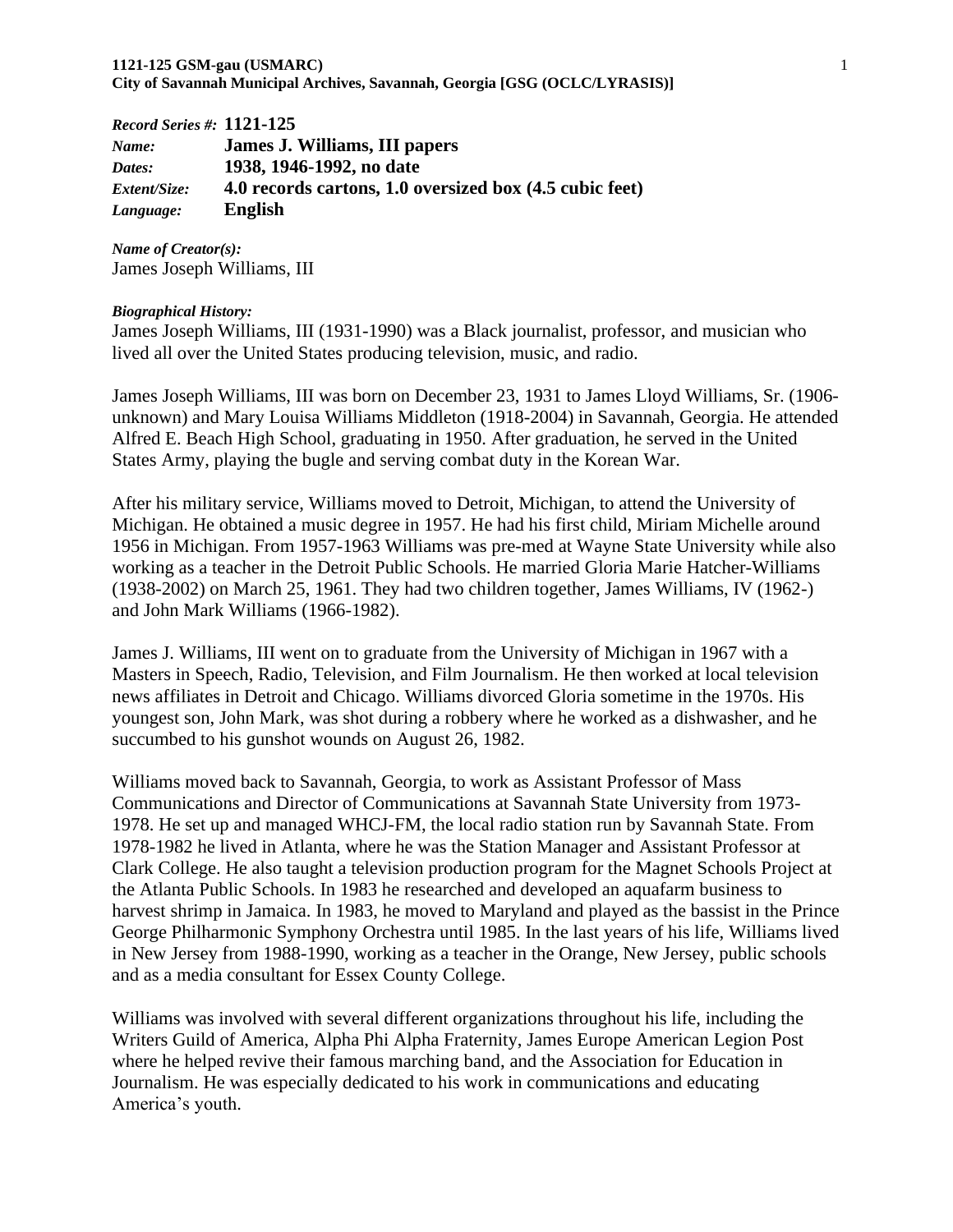James J. Williams, III died in New Jersey on August 14, 1990, and is buried in Laurel Grove South Cemetery, Savannah, Georgia.

#### *Scope & Content:*

The James J. Williams, III papers contain professional and personal items created and collected by James J. Williams, III. The collection includes correspondence, subject files, teaching course material, financial papers, and property records. The content ranges from technical essays on mass media, supplemental educational items for teaching children, reference work on Black history, and consultant reports on various topics that Williams was hired for. Williams also kept several personal items, including hand drawn sketches from his son James Williams, IV during time spent in United States Prison Barracks while in the Marine Corps. Other significant items in the collection include polaroid photographs and renovation plans for his house located at 830 East 38<sup>th</sup> Street, Savannah, Georgia, 31401.

#### *System of Arrangement & Ordering:*

The James J. Williams, III papers are arranged alphabetically by subject, including career and school papers, correspondence, financials, personal papers, property papers, and subject files. Oversized and restricted materials have been separated at the end.

#### *Conditions Governing Access:*

Certain records have been restricted due to legal restrictions on releasing Social Security numbers, and confidential tax information [O.C.G.A. 50-18-72(a)(20)(A)]. These records have been closed for 75 years to protect the privacy of living individuals.

The collection is stored offsite and researchers must request desired records at least one (1) full business day before scheduled research appointment for access.

#### *Conditions Governing Reproduction and Use:*

Please read carefully the statement on copyright below. *Permission to reproduce does not constitute permission to publish.* Researchers who plan publication are asked to discuss this with the archivist first for written permission. While most of the Municipal Archives' collections are public records and in the public domain, not all are, and the Municipal Archives may not be the owner of copyright for all its archival materials. Researchers are responsible for obtaining any necessary permission to publish from the holder of copyright. In the event that the Municipal Archives becomes a source for publication, a copy of the publication is requested for the Municipal Archives.

## **NOTICE: WARNING CONCERNING COPYRIGHT RESTRICTIONS**

The copyright law of the United States (Title 17, United States Code) governs the making of photocopies or other reproductions of copyrighted material.

Under certain conditions specified in the law, libraries and archives are authorized to furnish a photocopy or other reproduction. One of these specified conditions is that the photocopy or reproduction is not to be "used for any purpose other than private study, scholarship, or research." If a user makes a request for, or later uses, a photocopy or reproduction for purposes in excess of "fair use," that user may be liable for copyright infringement.

This institution reserves the right to refuse to accept a copying order if, in its judgment, fulfillment of the order would involve a violation of copyright law.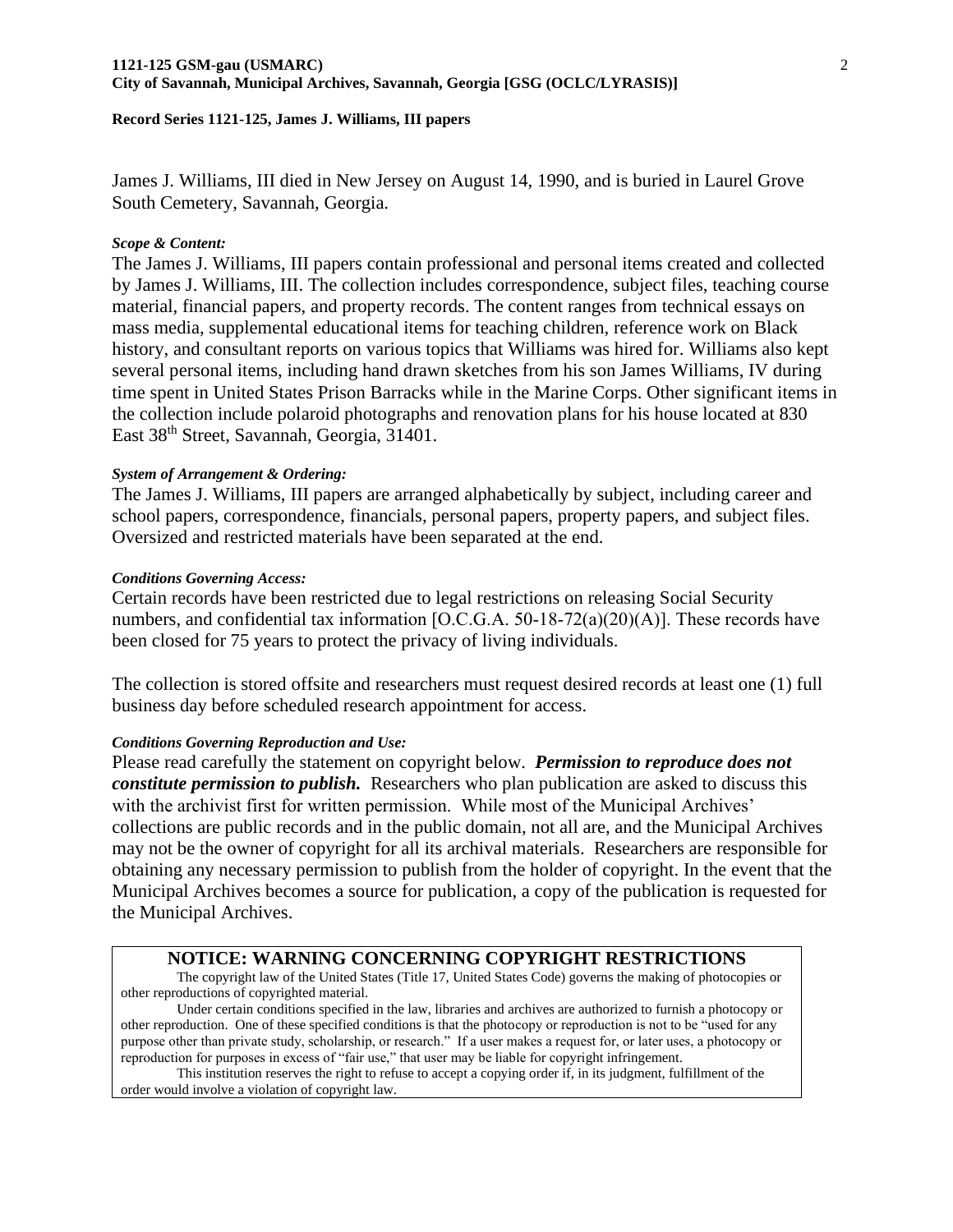*Access Points:* African American journalists African American teachers African American universities and colleges Alfred E. Beach High School (Savannah, Ga.) Alpha Phi Alpha Fraternity Atlanta Junior College Bowie State College Clark Atlanta University East Orange (N. J.). Board of Education Essex County College George Washington University Georgia Southern University Howard University Hilton Head Island (S. C.) International Business Machines Corporation Journalism teachers Malcolm X College (Chicago, Ill.) Montreux Jazz Festival National Association of Black Journalists Newark Public Library Rutgers University Savannah State University (Ga.) Seton Hall University Shrimp culture Television journalists Tuskegee Institute United States. Federal Communications Commission University of Michigan

*Sponsors/Funding:* Chatham County, Georgia, Special Purpose Local Option Sales Tax (SPLOST) funding.

*Preferred Citation:*  Record Series 1121-125, James J. Williams, III Papers. City of Savannah Municipal Archives, Savannah, Georgia.

## *Processed by:*

M. Kerkhoff, September 2021.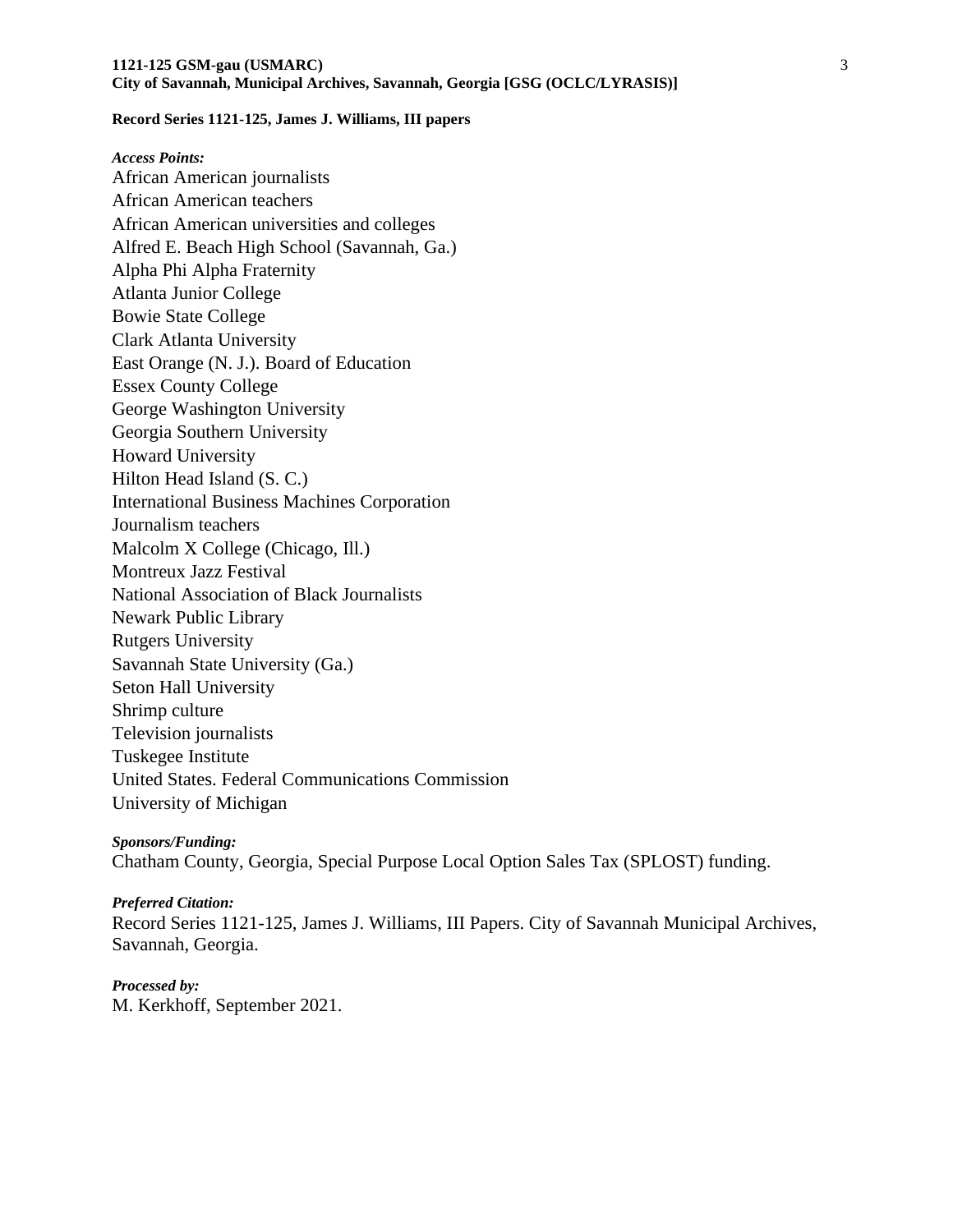*Inventory:*

#### *Box*

*Folder Number Folder Title, Date (s) [Archivist's notes]*

### **Box 1121-125-0001**

# *Career and School papers* Folder 1 American History course material, no date Folder 2 American Literature course material, no date Folder 3 Atlanta Junior College, Georgia, Introduction to Journalism binder, 1981 [James Williams, instructor] Folder 4 Atlanta Junior College, Georgia, Introduction to Journalism course material, 1981 [James Williams, instructor] Folder 5 Bowie State College, Maryland, 1978, 1984, no date Folder 6 Bowie State College, Maryland, Black history test, no date Folder 7 Bowie State College, Maryland, financials, 1984, no date Folder 8 Bowie State College, Maryland, radio and television production course material, 1984 Folder 9 Bowie State College, Maryland, release forms, no date Folder 10 Business and membership cards, 1978, no date Folder 11 Career and school papers, general, 1966, 1978, 1980-1989, no date Folder 12 Certificates of merit, 1981, 1989, 1982 Folder 13 Certification in teaching, Georgia, study guide, 1986 Folder 14 Certification in teaching, Michigan, 1962 Folder 15 Certification in teaching, New Jersey, 1988, no date Folder 16 Certification in teaching, South Carolina, 1988, no date Folder 17 Classroom observations, 1989 Folder 18 Clark College, Georgia personal directory, 1980-1981 Folder 19 Essays and articles by James J. Williams, 1986-1988 Folder 20 Essex County College, New Jersey, media consultant reports, 1988 Folder 21 Georgia Southern College, Georgia, administration and supervision class notes, 1986- 1987, no date Folder 22 International Business Machine Corp. (IBM), National Marketing Division (NMD)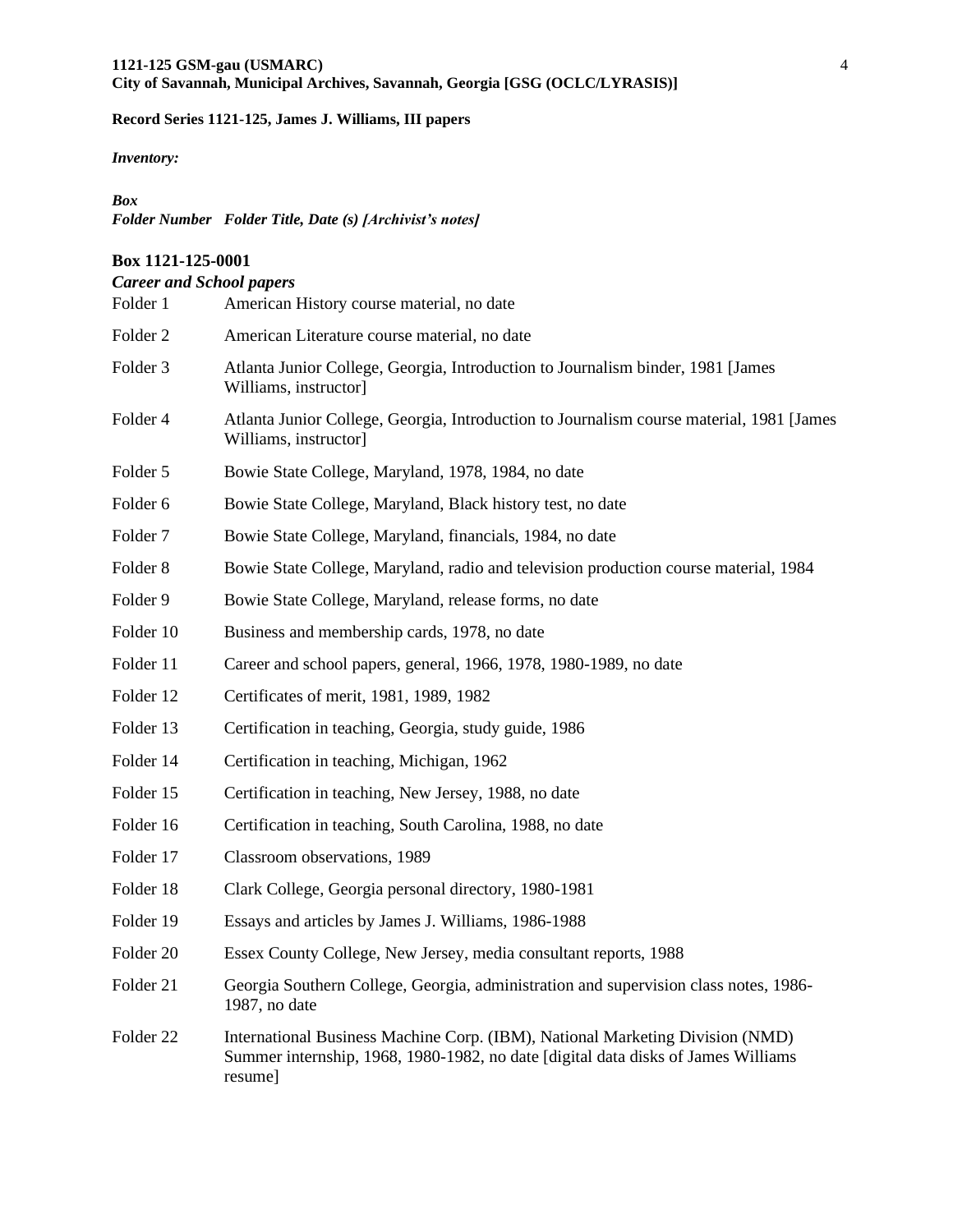## *Box*

*Folder Number Folder Title, Date (s) [Archivist's notes]* 

#### **Box 1121-125-0001**

## *Career and School papers Continued*

| Folder 23 | IBM, NMD Summer internship, audio teleconferencing site moderator's guide, no date                                                                        |
|-----------|-----------------------------------------------------------------------------------------------------------------------------------------------------------|
| Folder 24 | Intern information, no date                                                                                                                               |
| Folder 25 | Job application forms, no date                                                                                                                            |
| Folder 26 | Job vacancy announcements, 1983, 1985, no date                                                                                                            |
| Folder 27 | Learning education notes, 1987, no date                                                                                                                   |
| Folder 28 | Malcolm X College, Illinois, 1972, no date                                                                                                                |
| Folder 29 | Mass media course material, no date                                                                                                                       |
| Folder 30 | Mega Shrimp Farming, Inc., articles on fish and shrimp farming, 1960, 1969, 1977, 1982-<br>1984, no date                                                  |
| Folder 31 | Mega Shrimp Farming, Inc., "Draft of Project Issues Summary Report for Fish Farming<br>and Processing," prepared by consultant James Williams, circa 1983 |
| Folder 32 | Mega Shrimp Farming, Inc., incorporation, 1978, 1984, 1987-1990, no date                                                                                  |
| Folder 33 | Mega Shrimp Farming, Inc., proposal, circa 1983                                                                                                           |
| Folder 34 | Mega Shrimp Farming, Inc., proposal drafts, no date                                                                                                       |
| Folder 35 | Military service, 1952-1953                                                                                                                               |
| Folder 36 | Music pages and song sheets, no date                                                                                                                      |
| Folder 37 | News articles on James Williams, 1970-1978, 1981, no date                                                                                                 |
| Folder 38 | News releases on James Williams, 1968, 1969, 1978                                                                                                         |
| Folder 39 | Notes, no date                                                                                                                                            |
| Folder 40 | Notes, hardcover notebook, April 26, 1990                                                                                                                 |
| Folder 41 | Notes, spiral notepads, no date                                                                                                                           |
| Folder 42 | Orange Board of Education, New Jersey, substitute teacher manual, 1988                                                                                    |
| Folder 43 | Orange, New Jersey Elementary Schools, music class materials, 1986-1987, no date                                                                          |
| Folder 44 | Personal Standard Qualifications statement forms from the United States government, no<br>date                                                            |
| Folder 45 | Radio scripts, 1977, no date                                                                                                                              |
| Folder 46 | Radio scripts, American Cancer Society public service announcements (PSA), no date                                                                        |
|           |                                                                                                                                                           |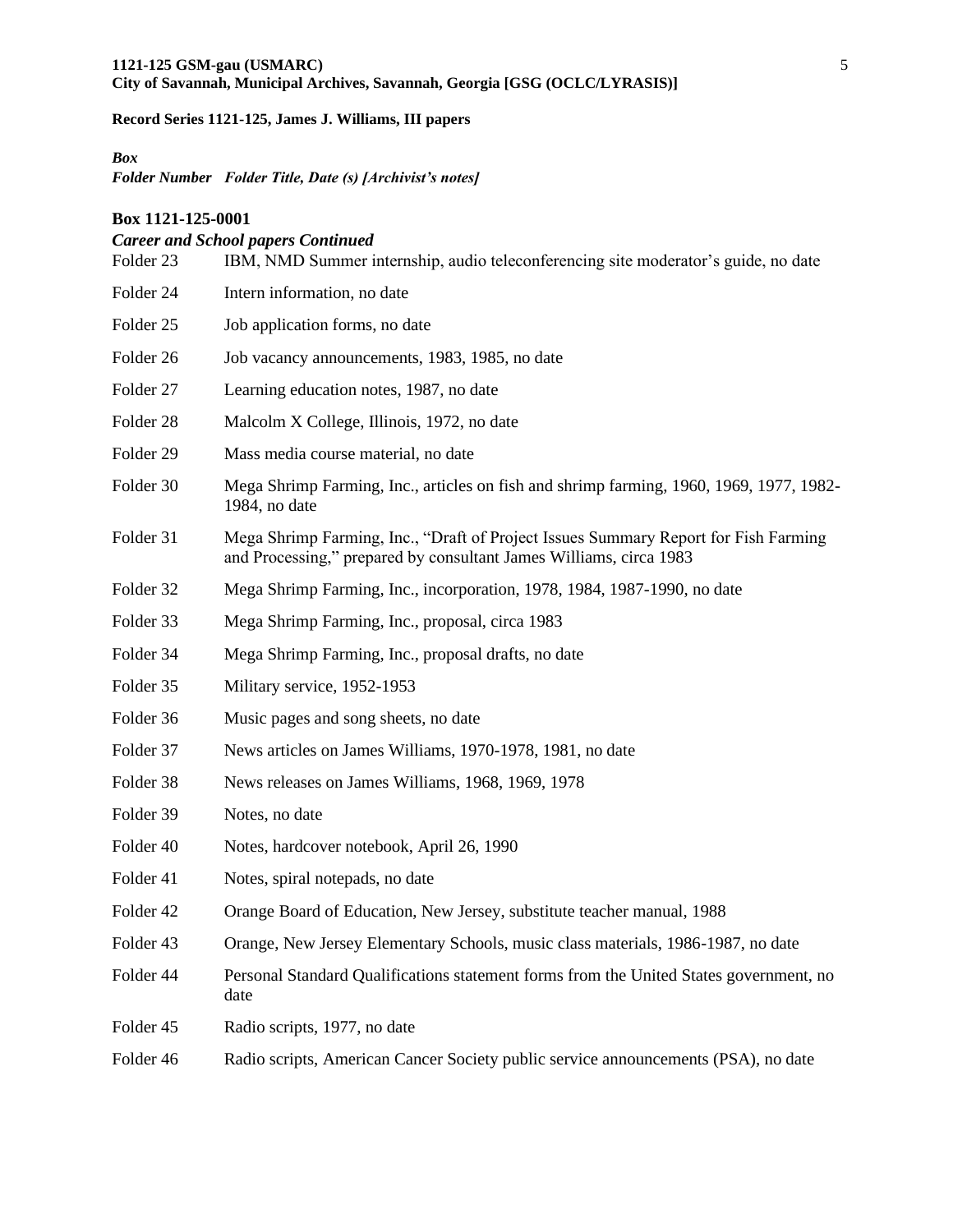#### *Box*

*Folder Number Folder Title, Date (s) [Archivist's notes]* 

#### **Box 1121-125-0001**

## *Career and School papers Continued* Folder 47 Radio and television course material, 1979-1984, no date Folder 48 "Reading Exercises in Negro History Volume Two," by Fred B. Chernow and Carol Chernow, The Continental Press, 1969 Folder 49 Resumes, no date Folder 50 Rutgers University, New Jersey, "Telecommunications in the Year 2000: National and International Perspectives," Conference, November 17-20, 1981 [James Williams, presenter] Folder 51 School transcripts, 1950, 1975, no date

#### **Box 1121-125-0002**

| Folder 1       | Seton Hall University, New Jersey, notebook with history notes, 1985, no date                                        |
|----------------|----------------------------------------------------------------------------------------------------------------------|
| Folder 2       | Seton Hall University, New Jersey, notebook holder with notes, no date                                               |
| Folder 3       | Seton Hall University, New Jersey, Upward Bound program, 1988-1990                                                   |
| Folder 4       | Seton Hall University, New Jersey, Upward Bound program, notebook holder, notes and<br>schedules, 1987-1990, no date |
| Folder 5       | Seton Hall University, New Jersey, Upward Bound program, Journalism Writing course<br>material, 1989                 |
| Folder 6       | Students records, 1987, 1989, no date                                                                                |
| Folder 7       | Students records, Gaetane, Jean-Marie, 1989-1990                                                                     |
| Folder 8       | University of Michigan, Michigan, transcripts, 1957, 1978, 1985, 1989                                                |
| Correspondence |                                                                                                                      |
| Folder 9       | 1946-1969                                                                                                            |
| Folder 10      | 1970-1977                                                                                                            |
| Folder 11      | 1978-1979                                                                                                            |
| Folder 12      | 1980 January-March                                                                                                   |
| Folder 13      | 1980 April-November [attached to letter, original sketch drawings from Jimmie<br>Williams, IV, sent May 11, 1980]    |
|                |                                                                                                                      |

Folder 14 1981

Folder 15 1982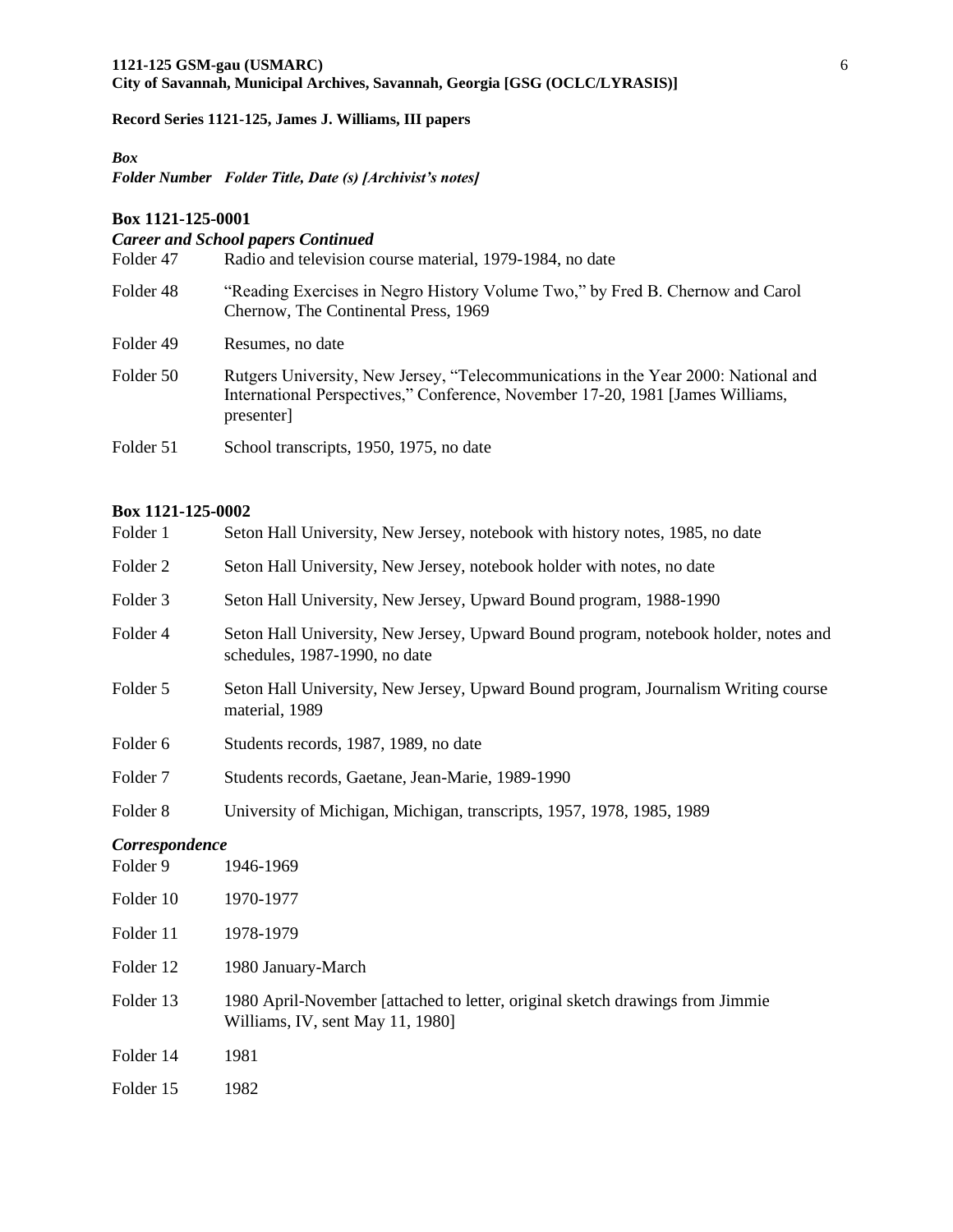## *Box*

*Folder Number Folder Title, Date (s) [Archivist's notes]* 

| Box 1121-125-0002<br><b>Correspondence Continued</b> |                                                                                                                                      |  |
|------------------------------------------------------|--------------------------------------------------------------------------------------------------------------------------------------|--|
| Folder 16                                            | 1983                                                                                                                                 |  |
| Folder 17                                            | 1984 January-May                                                                                                                     |  |
| Folder 18                                            | 1984 July-October                                                                                                                    |  |
| Folder 19                                            | 1985-1987                                                                                                                            |  |
| Folder 20                                            | 1988                                                                                                                                 |  |
| Folder 21                                            | 1989                                                                                                                                 |  |
| Folder <sub>22</sub>                                 | 1990                                                                                                                                 |  |
| Folder <sub>23</sub>                                 | Job application correspondence, 1982-1983, 1990                                                                                      |  |
| Folder 24                                            | No date                                                                                                                              |  |
| <b>Financials</b>                                    |                                                                                                                                      |  |
| Folder 25                                            | Bank records, 1984-1987, no date                                                                                                     |  |
| Folder 26                                            | Financials, general, 1956, 1962, 1982-1989, no date                                                                                  |  |
| Folder 27                                            | Gas and electric bills, 1984, 1987, no date                                                                                          |  |
| Folder 28                                            | Lottery, 1988-1989, no date                                                                                                          |  |
| Folder 29                                            | Phone bills, 1988, no date                                                                                                           |  |
| Folder 30                                            | Receipts, 1973-1974, 1984-1989, no date                                                                                              |  |
| Folder 31                                            | Speeding Tickets, 1989-1990, no date                                                                                                 |  |
| <b>Personal Papers</b><br>Folder 32                  | Contacts and directories, no date                                                                                                    |  |
| Folder 33                                            | Matchbook from Patricia and Barry's wedding and an emery board from County<br>Commissioner Artie Jones Jr.'s campaign, 1986, no date |  |
| Folder 34                                            | Personal papers, general, 1990, no date                                                                                              |  |
| Folder 35                                            | Photograph and photograph envelopes, 1954, 1990, no date                                                                             |  |
| Folder 36                                            | Wedding invitations and greeting card, 1961, no date                                                                                 |  |
| <b>Property Papers</b>                               |                                                                                                                                      |  |
| Folder 37                                            | 1686 Elmhurst, Detroit, Michigan ("Second House"), 1962                                                                              |  |
| Folder 38                                            | 1686 Elmhurst, Detroit, Michigan ("Second House"), 1963-1965, no date                                                                |  |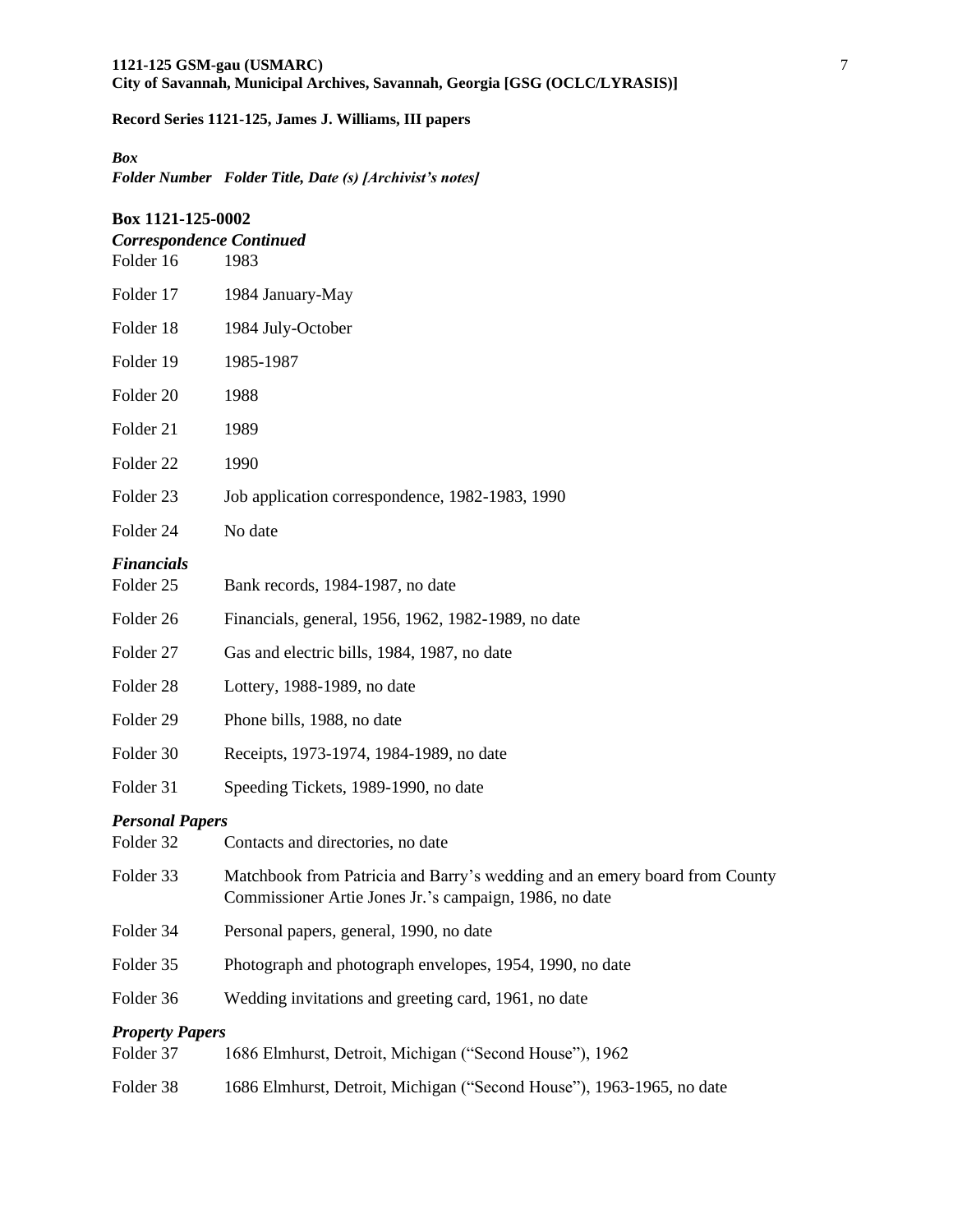## *Box*

*Folder Number Folder Title, Date (s) [Archivist's notes]* 

## **Box 1121-125-0002**

| <b>Property Papers Continued</b> |                                                                                                                                                                                        |  |
|----------------------------------|----------------------------------------------------------------------------------------------------------------------------------------------------------------------------------------|--|
| Folder 39                        | Hilton Head Island, South Carolina, property records, November 1972                                                                                                                    |  |
| Folder 40                        | Renovation plans and polaroid photographs for 830 East $38th$ Street, Savannah, Georgia,<br>31401, no date                                                                             |  |
| <b>Subject Files</b>             |                                                                                                                                                                                        |  |
| Folder 41                        | Acquired Immune Deficiency Syndrome (AIDS), no date                                                                                                                                    |  |
| Folder 42                        | African American history book, reproduction, unknown author, no date                                                                                                                   |  |
| Folder 43                        | "The Afro-American and the Constitution: From Colonial Times to Present, a<br>bibliographic guide," by the Special Collections Department Atlanta-Fulton Public<br>Library, circa 1987 |  |
| Folder 44                        | Alfred E. Beach High school, 1949, 1989                                                                                                                                                |  |
| Folder 45                        | Alpha Phi Alpha Fraternity, Inc., Beta Phi Lambda chapter, 1971, 1986                                                                                                                  |  |
| Folder 46                        | Baseball cards and catalogues, 1983, 1987-1989                                                                                                                                         |  |
| Folder 47                        | Bibliographies and book lists, no date                                                                                                                                                 |  |
| Folder 48                        | Black athletes, no date                                                                                                                                                                |  |
| Folder 49                        | "Black Brass: Black Generals and Admirals in the Armed Forces of the United States,"<br>by Henry E. Dabbs, 1985 [reproduced excerpt]                                                   |  |
| Folder 50                        | "Black Georgians in History," by Chet Fuller and the NAACP Savannah branch, no date                                                                                                    |  |
| Folder 51                        | Black inventors of America, no date                                                                                                                                                    |  |

## **Box 1121-125-0003**

## *Subject Files continued*

| Folder 1 | Black women, 1972, 1977, 1983, 1990, 1992 [black and white portrait photograph<br>reproductions of various people] |
|----------|--------------------------------------------------------------------------------------------------------------------|
| Folder 2 | Book card catalogue, no date                                                                                       |
| Folder 3 | Book catalogues and bookmark, 1988, no date                                                                        |
| Folder 4 | Calendars, 1987                                                                                                    |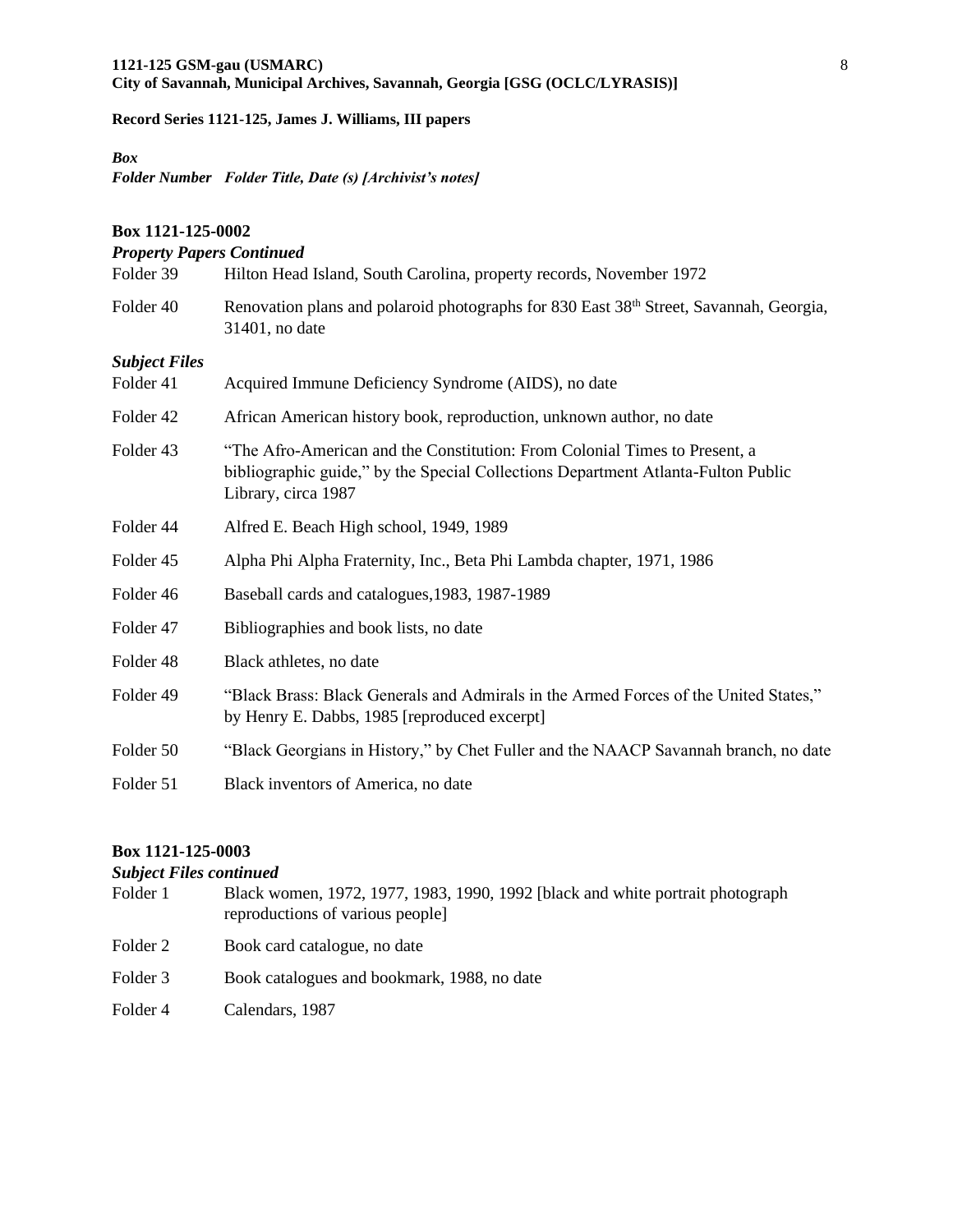## *Box*

*Folder Number Folder Title, Date (s) [Archivist's notes]* 

## **Box 1121-125-0003**

## *Subject Files Continued*

| Folder 5             | Clark College, Atlanta, Georgia, 1980, 1982                                                                                                                                   |  |
|----------------------|-------------------------------------------------------------------------------------------------------------------------------------------------------------------------------|--|
| Folder 6             | Copyright law, 1969, 1973, 1976, 1980, no date                                                                                                                                |  |
| Folder <sub>7</sub>  | Drama, 1973, 1986                                                                                                                                                             |  |
| Folder <sub>8</sub>  | Economics, 1981, 1983, no date                                                                                                                                                |  |
| Folder 9             | Education, 1972, 1981-1989                                                                                                                                                    |  |
| Folder 10            | Events, 1956, 1962-1963, 1971, 1982-1990                                                                                                                                      |  |
| Folder 11            | Federal Communications Commission (FCC) 1982, 1986, 1988                                                                                                                      |  |
| Folder 12            | Federal Communications Commission (FCC) policy regarding the advancement of<br>minority ownership in broadcasting, December 1982                                              |  |
| Folder 13            | Federal Communications Commission (FCC) information bulletins, 1986-1988                                                                                                      |  |
| Folder 14            | Federal Communications Commission (FCC) "Interim Report of the FCC Advisory<br>Committee on Advanced Television Service," by Richard E. Wiley, FCC Chairman, June<br>16, 1988 |  |
| Folder 15            | Federal Communications Commission (FCC) news and public notices, 1982, 1988                                                                                                   |  |
| Folder 16            | First Black Americans, no date                                                                                                                                                |  |
| Folder 17            | Food and health, 1989, no date                                                                                                                                                |  |
| Folder 18            | General Board of Pensions of the United Methodist Church Annual Report, 1986                                                                                                  |  |
| Folder 19            | Glossaries of theater and human communication terms, no date                                                                                                                  |  |
| Folder 20            | Historically Black colleges and universities, 1981, 1988, 1990                                                                                                                |  |
| Folder 21            | History, 1969, 1976, 1983, 1988, no date                                                                                                                                      |  |
| Folder <sub>22</sub> | Howard University, Washington, DC, School of Communications Souvenir Journal,<br>"Still Here," February 18-21, 1982                                                           |  |
| Folder 23            | Journalism, no date                                                                                                                                                           |  |
| Folder 24            | Libraries, no date                                                                                                                                                            |  |
| Folder 25            | Newark Public Library, New Jersey, 1989, no date                                                                                                                              |  |
| Folder 26            | Magnet Schools, 1986, no date                                                                                                                                                 |  |
| Folder 27            | "Maximizing the Benefits of Tax Certificates in Telecommunications Ventures," by<br>Erwin G. Krasnow and David L. Crawford, September 19, 1988                                |  |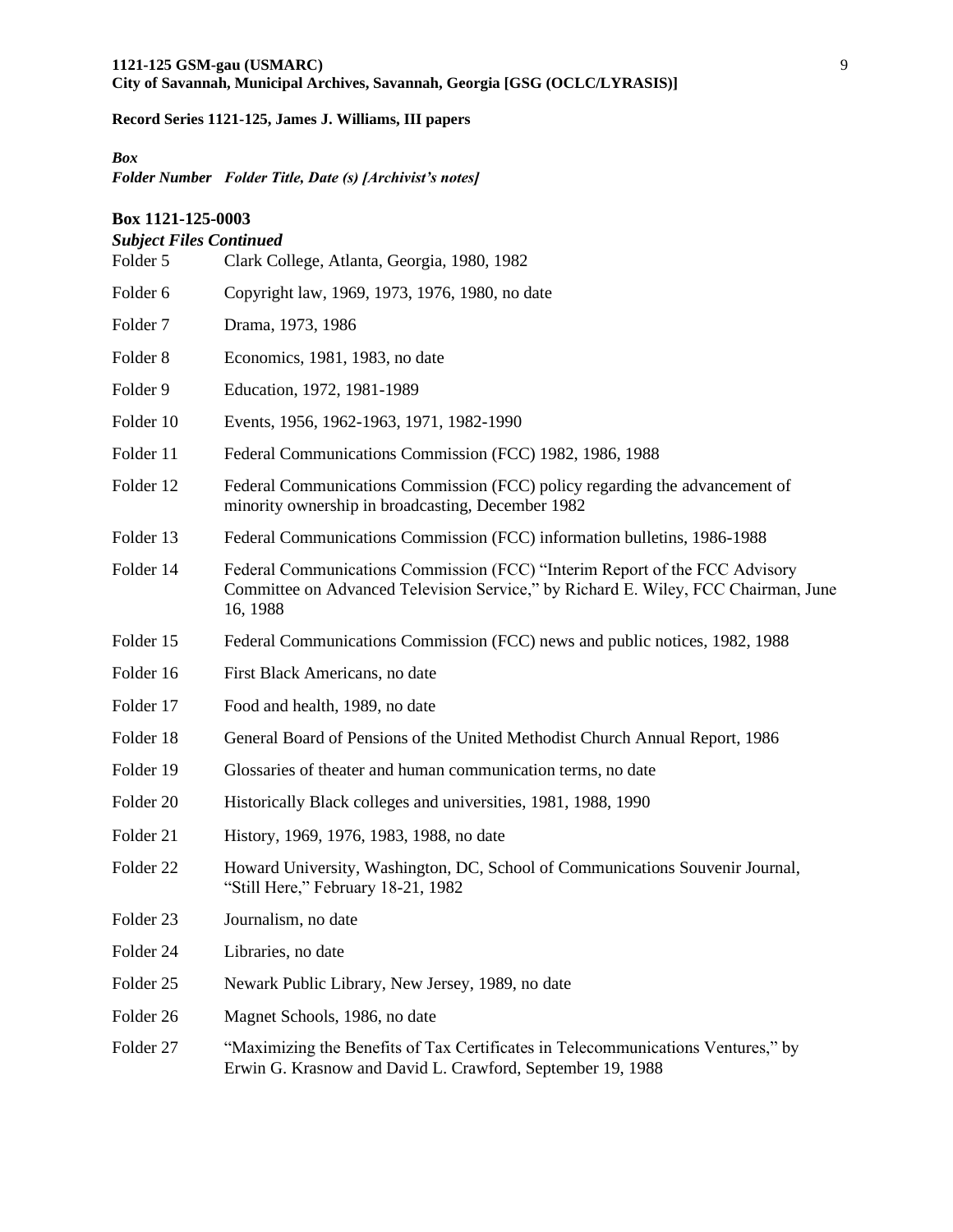# *Box*

*Folder Number Folder Title, Date (s) [Archivist's notes]* 

| Box 1121-125-0003<br><b>Subject Files Continued</b> |                                                                                                                                                                                                                                                                   |  |
|-----------------------------------------------------|-------------------------------------------------------------------------------------------------------------------------------------------------------------------------------------------------------------------------------------------------------------------|--|
| Folder 28                                           | Montreux Jazz Festival, Switzerland, 1981                                                                                                                                                                                                                         |  |
| Folder 29                                           | Music, no date                                                                                                                                                                                                                                                    |  |
| Folder 30                                           | National Aeronautics and Space Administration (NASA), no date                                                                                                                                                                                                     |  |
| Folder 31                                           | National Association of Black Journalists (NABJ), 1989, no date                                                                                                                                                                                                   |  |
| Folder 32                                           | New Jersey, 1990, no date                                                                                                                                                                                                                                         |  |
| Folder 33                                           | "An Open Challenge to the Participants of the Aspen Institute Conference on Proposals<br>to establish a Permanent Center for the Study of Television, Wye Plantation, October 17-<br>19, 1980, from one of the participants," by Nolan A. Bowie, October 21, 1980 |  |
| Folder 34                                           | Organizations, 1981-1982, no date                                                                                                                                                                                                                                 |  |
| Folder 35                                           | Parker, Charlie "Bird," no date                                                                                                                                                                                                                                   |  |
| Folder 36                                           | Periodicals, 1978, 1988-1989                                                                                                                                                                                                                                      |  |
| Folder 37                                           | Periodicals, newsletters, 1981-1982, 1989-1990                                                                                                                                                                                                                    |  |
| Folder 38                                           | People, 1989-1990, no date                                                                                                                                                                                                                                        |  |
| Folder 39                                           | People in the military, no date (index cards)                                                                                                                                                                                                                     |  |
| Folder 40                                           | President John Kennedy assassination, no date                                                                                                                                                                                                                     |  |
| Folder 41                                           | Resumes, 1981, 1984, 1988-1989, no date                                                                                                                                                                                                                           |  |
| Folder 42                                           | "People History Heritage, Second to None," unknown author, no date                                                                                                                                                                                                |  |
| Folder 43                                           | The Philadelphia Inquirer, education supplements, 1986                                                                                                                                                                                                            |  |
| Folder 44                                           | "Program Planning and Proposal Writing," by Grantsmanship Center, 1979                                                                                                                                                                                            |  |
| Folder 45                                           | "Public Relations versus Advertising," by unknown author, no date                                                                                                                                                                                                 |  |
| Folder 46                                           | "Sex and Broadcasting: A Handbook on Starting a Radio Station for the Community," by<br>Lorenzo W. Milam, 1975                                                                                                                                                    |  |
| Folder 47                                           | South Carolina, no date                                                                                                                                                                                                                                           |  |
| Folder 48                                           | Springboards education pamphlets on American History by Portal Press, Inc., 1968                                                                                                                                                                                  |  |
| Folder 49                                           | Storyboards, 1980                                                                                                                                                                                                                                                 |  |
| Folder 50                                           | Subject files (general), 1981-1989, no date                                                                                                                                                                                                                       |  |
| Folder 51                                           | Technology, 1989, no date                                                                                                                                                                                                                                         |  |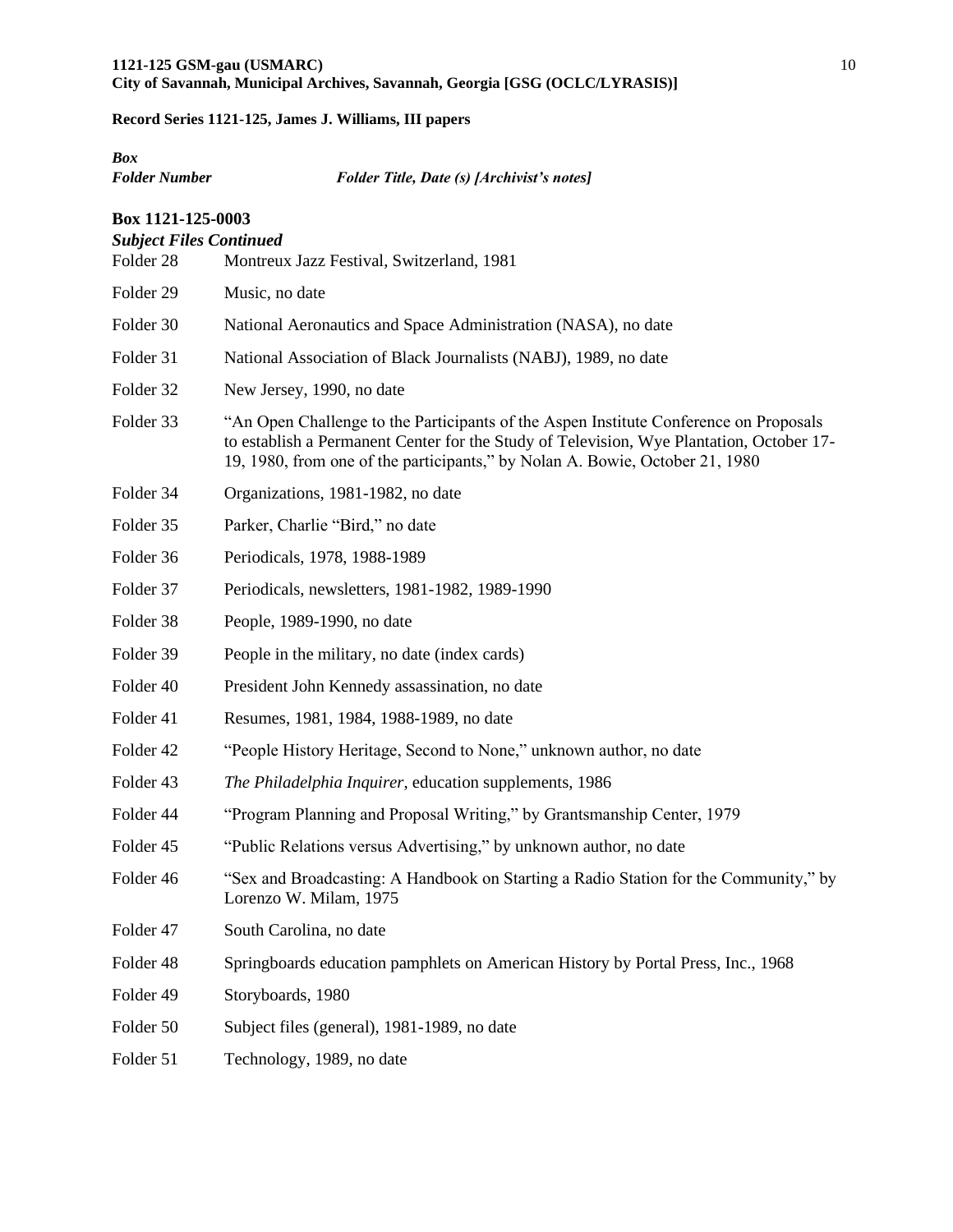| Box           |                                                   |
|---------------|---------------------------------------------------|
| Folder Number | <b>Folder Title, Date (s) [Archivist's notes]</b> |
|               |                                                   |

## **Box 1121-125-04**

## *Subject Files Continued*

| Folder 1 | Test item bank from "Readers' Guide" November 10, 1977                                                                   |
|----------|--------------------------------------------------------------------------------------------------------------------------|
| Folder 2 | "Tri-Masters, the First National Black and Hispanic Triathlon Team," news packet by<br>Quinn-Hart Production, Inc., 1989 |
| Folder 3 | Tuskegee Institute, Alabama, commencement programs, 1982                                                                 |
| Folder 4 | United Negro College Fund annual report, 1979                                                                            |
| Folder 5 | United States Department of Commerce, Bureau of Census folder packet, 1990                                               |
| Folder 6 | Williams, John Mark, 1982                                                                                                |
|          |                                                                                                                          |

## *RESTRICTED*

| [The following material contains sensitive information and has been restricted for access until the listed year] |                                                                                                 |  |
|------------------------------------------------------------------------------------------------------------------|-------------------------------------------------------------------------------------------------|--|
| Folder 7                                                                                                         | Employee documents, 1982-1986, 1990 [RESTRICTED until 2065]                                     |  |
| Folder 8                                                                                                         | Georgia State Board of Education employee documents, 1984, 1986-1988<br>[RESTRICTED until 2063] |  |
| Folder 9                                                                                                         | Job applications, 1982-1983, 1988, no date [RESTRICTED until 2063]                              |  |
| Folder 10                                                                                                        | Medical documents, 1965, 1984, 1987-1989, no date [RESTRICTED until 2064]                       |  |
| Folder 11                                                                                                        | National Science Foundation, proposals and forms, no date [RESTRICTED until 2096]               |  |
| Folder 12                                                                                                        | Taxes, 1985 [RESTRICTED until 2060]                                                             |  |
| Folder 13                                                                                                        | Taxes, 1987 [RESTRICTED until 2062]                                                             |  |
| Folder 14                                                                                                        | Taxes, 1988 [RESTRICTED until 2063]                                                             |  |
| Folder 15                                                                                                        | Veterans Administration, 1981-1984 [RESTRICTED until 2059]                                      |  |
| $R_{\alpha v}$ 1121 125 $\Omega$ 5                                                                               |                                                                                                 |  |

## **Box 1121-125-05**

## *Oversized Material*

| Folder 1 | Drawings of United States prison barracks by James Williams IV, no date                                                     |
|----------|-----------------------------------------------------------------------------------------------------------------------------|
| Folder 2 | Envelopes, 1990, no date                                                                                                    |
| Folder 3 | Forward Times, news supplement, "Famous Black History Makers," February 17, 1979                                            |
| Folder 4 | George Washington University, Washington, D. C., implementation schedule of typical<br>small Earth terminal, March 21, 1981 |
| Folder 5 | George Washington University, Washington, D. C., modular design plans, no date                                              |
| Folder 6 | George Washington University, Washington, D. C., new Earth station typical site<br>schedule, 1982                           |